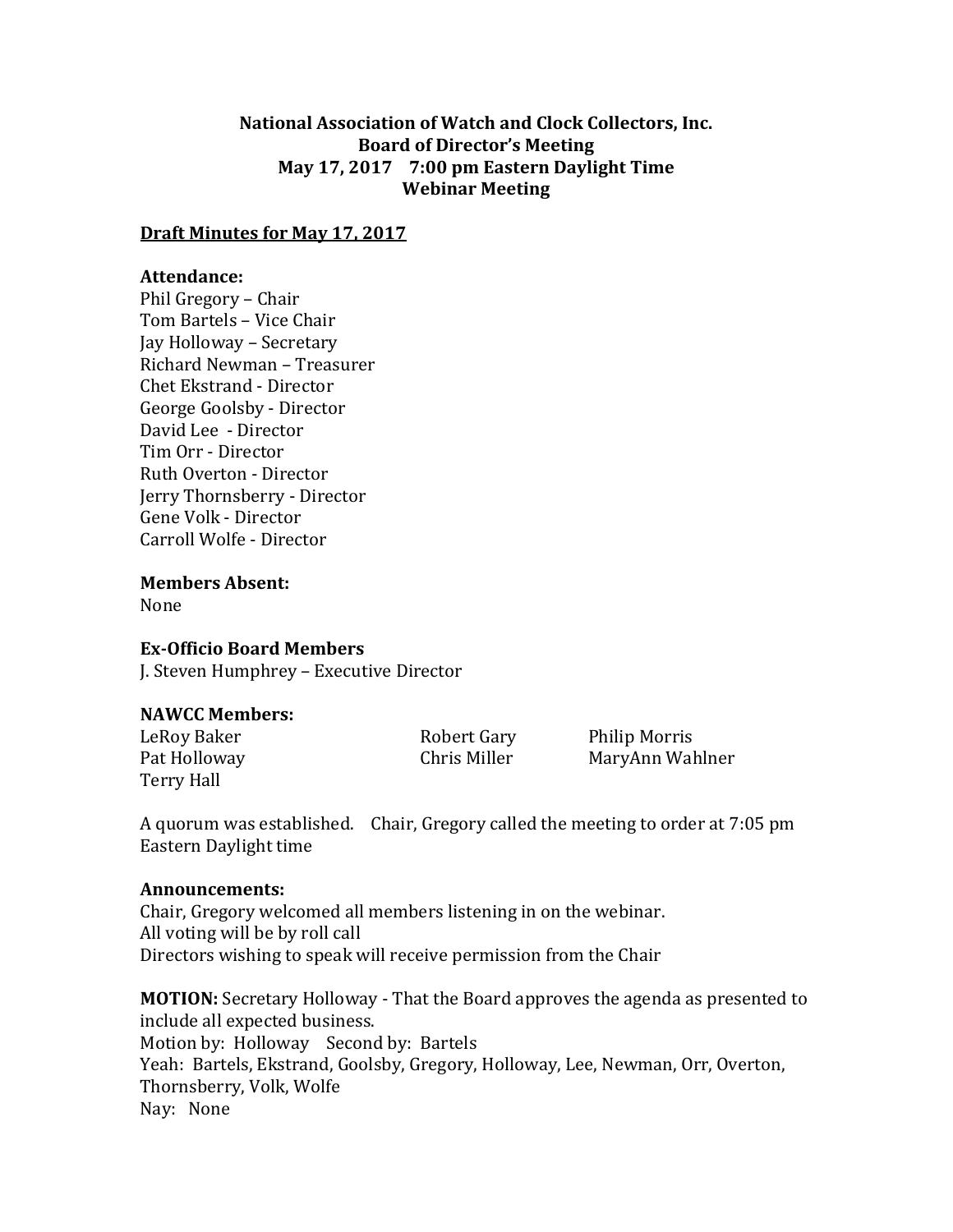Abstain: None Absent: None Motion: Passed

**MOTION:** Move that the Board approve the minutes of the April 2017 meeting. Motion by: Holloway Second by: Wolfe Yeah: Bartels, Ekstrand, Goolsby, Gregory, Holloway, Lee, Newman, Orr, Overton, Thornsberry, Volk, Wolfe Nay: None Abstain: None Absent: None Motion: Passed

**Item:** The next BOD meeting will be held June 27-28, 2017 at 8:00 am Central Daylight Saving Time at Arlington, TX

**Motion:** Move to change in the Standing Rules and Operations Manual. including tips, are reimbursable to NAWCC employees, instructors and non-Board volunteers and shall not exceed \$40 in total for any calendar day". Motion by: Newman Second by: Holloway Yeah: Bartels, Ekstrand, Goolsby, Gregory, Holloway, Lee, Newman, Orr, Overton, Thornsberry, Volk, Wolfe Nay: None Abstain: None Absent: None Motion: Passed

**Motion:** Move to approve George Goolsby as a board appointee to the Nominating and Election Committee for term 2017-2021. Motion by: Holloway Second by: Bartels Yeah: Bartels, Ekstrand, Goolsby, Gregory, Holloway, Lee, Newman, Orr, Overton, Thornsberry, Volk, Wolfe Nay: None Abstain: None Absent: None Motion: Passed

**Motion:** Move that we open a checking account for the 2018 National Convention in York, PA. with Charles Auman and Lee Davis as authorized signers. Motion by: Holloway Second by: Thornsberry Yeah: Bartels, Ekstrand, Goolsby, Gregory, Holloway, Lee, Newman, Orr, Overton, Thornsberry, Volk, Wolfe Nay: None Abstain: None Absent: None